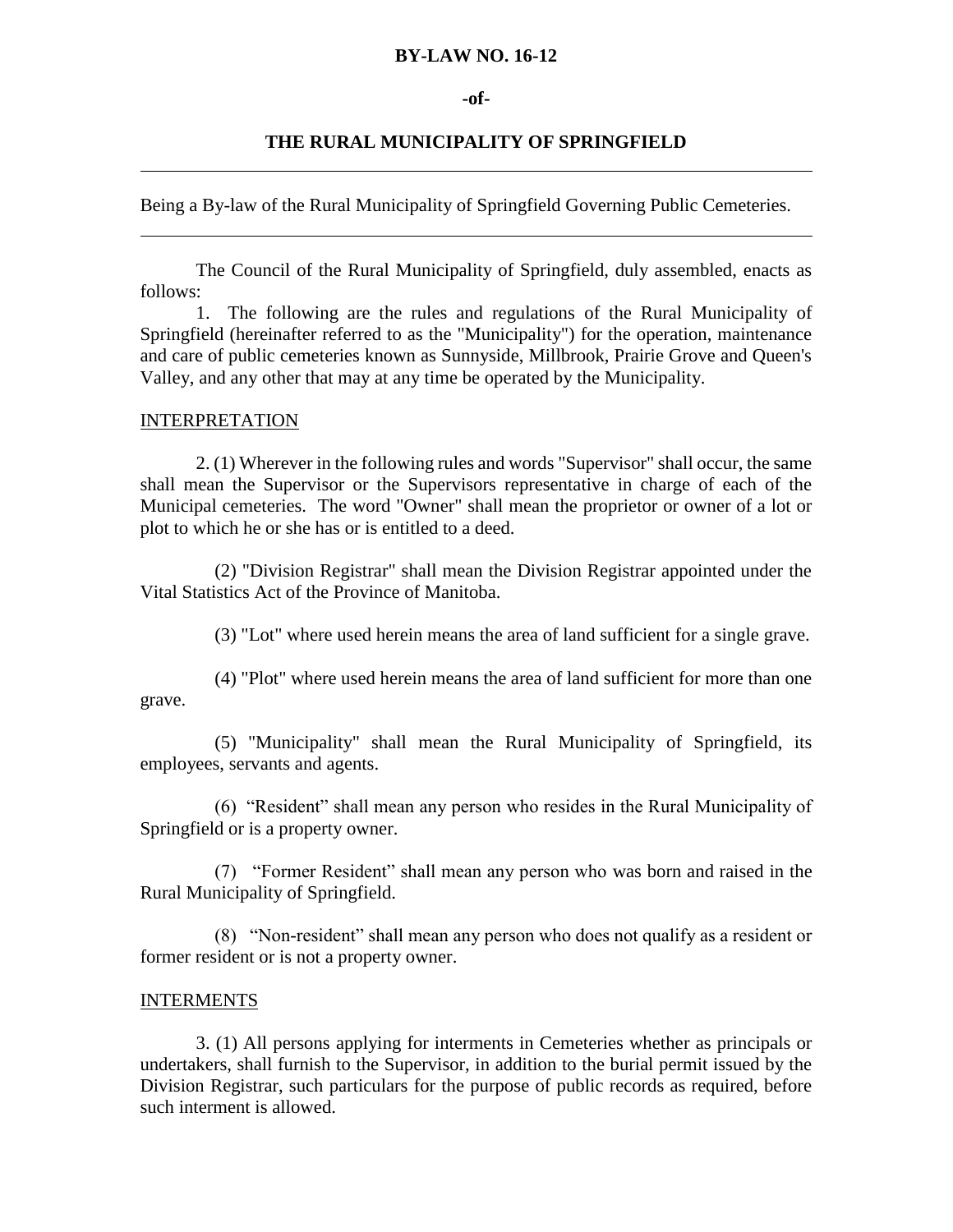(2) Information required - In each case at the time of burial, the name of the deceased, the date and place of birth, place of death, date of death, age, time of interment, type of grave liner (if one is to be used), lot or plot into which deceased is to be interred, name of Funeral Director, and the name(s), address and telephone number of the person(s) to receive the deed shall also be furnished to the Supervisor so that an accurate register may be kept.

(3) The Supervisor shall be in attendance at each interment.

 (4) Telephone Orders - Where orders for interments are given by telephone, the Municipality will not be responsible for any errors, omissions or misunderstandings that may arise.

 (5) Charges Incurred - Persons ordering lots and plots shall be responsible for charges incurred.

 Notwithstanding the above, charges incurred shall be billed within one (1) month and payment made within a maximum of two (2) months from the time of billing.

 (6) Opening of Graves - No grave shall be opened for interment or disinterment by any person not under the direction of the Supervisor.

 (7) Included in Interment Fee - Interment fees include the opening and closing of graves.

 (8) Interments on Sundays and Statutory Holidays - Except in cases of extreme necessity, such as danger of contagion or infection, or in case of an epidemic, interments or entombments shall not be allowed on Sundays or Statutory Holidays, unless by order of Public Health.

 (9) Closing the Casket - Funeral Directors shall close the coffin and fasten it securely before it is lowered into the grave.

4. (1) Prices and Terms - Plots and lots shall be sold at such prices and on such terms as may be fixed by the Municipality from time to time as per Schedule "A".

 (2) Remunerations Prohibited - Owners shall not allow interments to be made in plots or lots for remuneration, without the consent of the Municipality.

 (3) Authorization for Burial - The owner of a lot or plot may authorize the use of such lot or plot for the interment of another person by submitting to the Supervisor the name of the person to be interred and into which lot or plot. Such authorization shall be signed by the owner of the lot or plot. A non-resident burial may be subject to additional fees if buried within a resident plot or lot

 (4) Notice of Transfers - To ensure the correctness of records of ownership and interments, no sale or other transfer of any lot or plot, or any interest therein shall be binding upon the Municipality until a duly executed transfer has been lodged with the Supervisor specifying the name, address and contact information of the proposed transferee, and such particulars shall be recorded in a register to be kept for that purpose. A fee shall be payable upon each such transfer according to Schedule "A" to this By-law.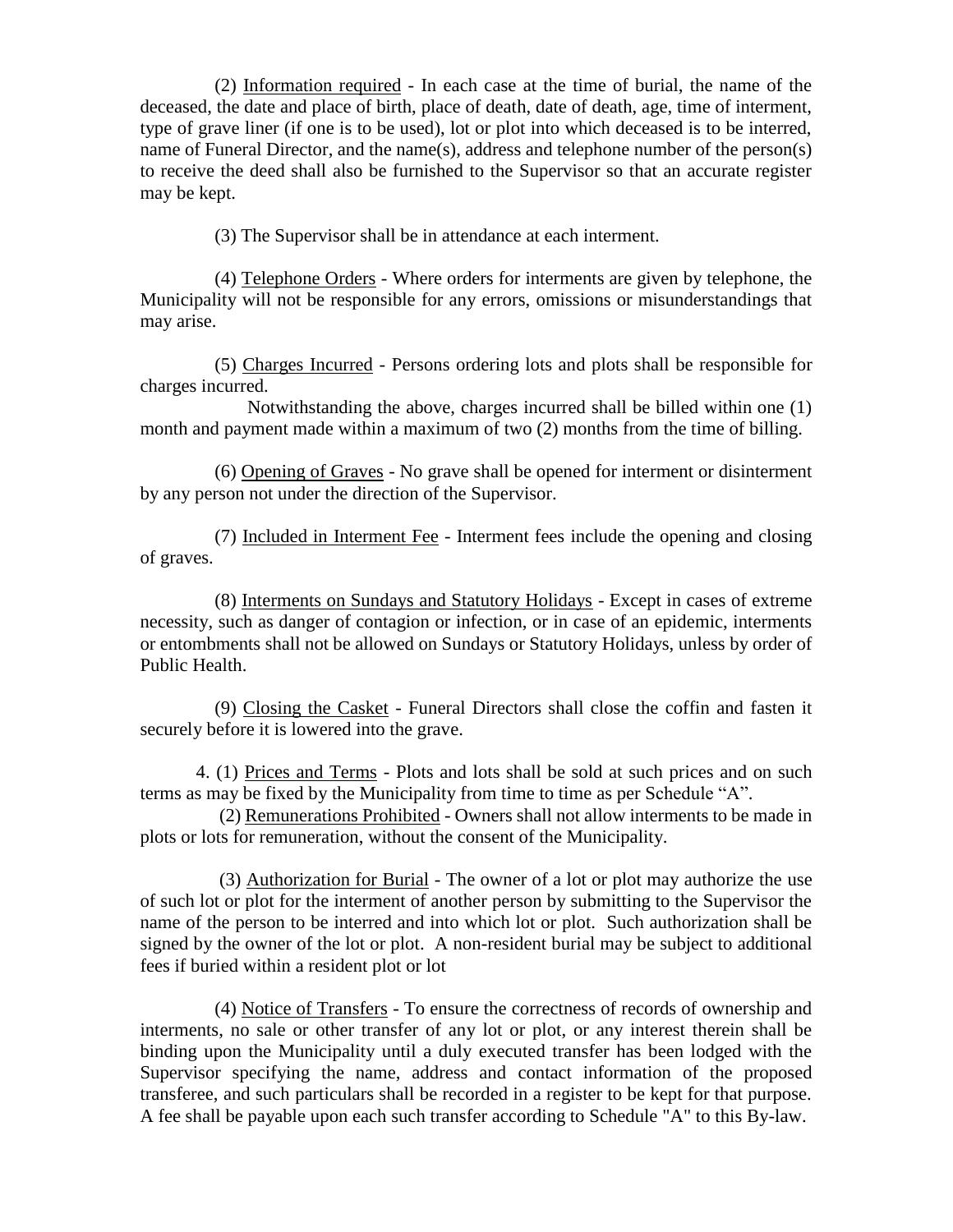(5) Proof of Inheritance - When the owner of a cemetery lot or plot dies and the holding passes to different owners before the new owners obtain registration of their interest, the Municipality shall require proof of such right to such interest. Proof in ordinary cases may consist of either:

- (a) If there is a Will, by depositing with the Municipality a certified or notarized copy of the probate; or
- (b) If there is no will, by depositing with the Municipality a certified or notarized copy of the letters of administration; or
- (c) If there is no will or letters of administration, such proof as shall be satisfactory to the Municipality; or
- (d) If a new owner wishes to have an interment made before he or she has obtained registration of such interest in a lot or plot, he or she shall satisfy the Municipality of the right to do so before the interment is permitted.

 (6) The Municipality reserves the right to designate special sections within cemeteries and to impose restrictions, including types of monuments and other markers to be employed therein.

(7) Where no interment has been made in a lot or plot:

- (a) the Municipality may, upon receipt of an application therefore, and upon proof of ownership, refund the original purchase price or current price, whichever is the lesser, less 10% for service charge;
- (b) in the case of family plots with two or more lots unused, repossession shall be at the discretion of the Municipality;
- (c) for a period of 75 or more years and there are no heirs or assignees to be found, the Municipality shall be able to resell the said lots or plots in order to fully utilize the cemetery.

 (8) No person shall be permitted to sell or convey any lot or plot without first having obtained the approval of the Municipality. Approval shall not be withheld arbitrarily.

 (9) Ashes may be interred in the same lot with an earth burial, on payment of a perpetual care fee, where applicable. Four urns will generally be permitted in each lot Up to two additional urns will be allowed in special circumstances with Supervisor approval subject to one perpetual care fee being paid.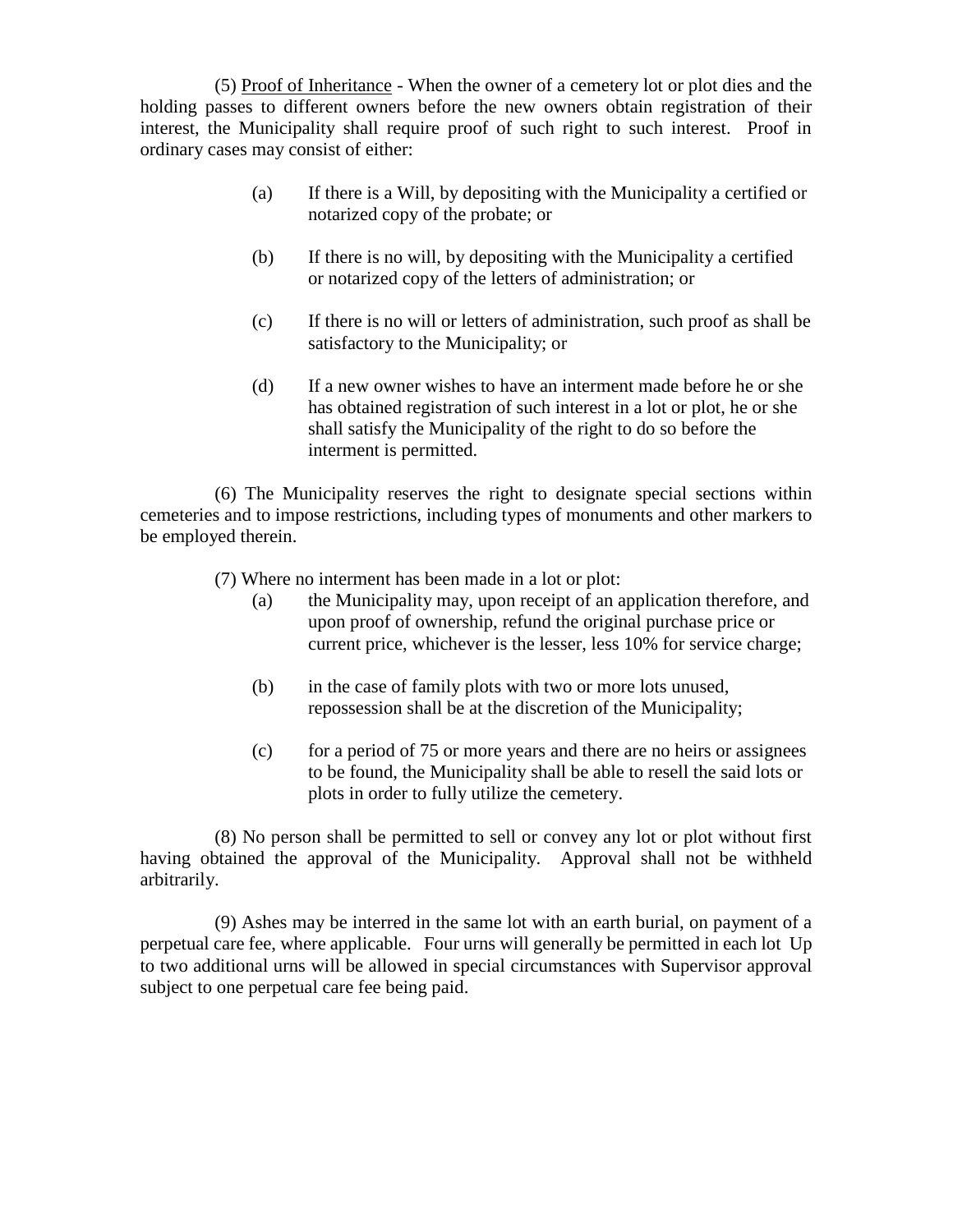## DIGGING OF LOTS, SIZE OF COFFINS

5. (1) Lots shall only be dug and interments made by persons under the direction of the Supervisor. At least 24 hours previous notice must be given to the Supervisor of the time of burial (48 hours mandatory December 1st to April 30th), and such notice shall further state the size of the coffin at the top, or if in a case, the size of the case, and this latter shall be particularly mentioned, and also the location of the graves in the plot. Sundays and Statutory Holidays shall not form part of the required notice time for opening a grave.

(2) Grave liners are required in Sunnyside Cemetery.

# BODIES TO GRAVE

6. (1) Not more than one earth interment will be allowed in one lot. No interment will be made or allowed unless complete particulars are provided and the death is duly registered. One body only will be allowed in each coffin except in the cases of sisters, brothers, brother and sister not exceeding two years of age, or a mother and her child less than one year of age. In no case shall there be more than two remains contained in any casket placed in a lot. If the Supervisor or any other person whatsoever has reason to believe that any casket contains the remains of a person whose death has not been registered, same shall be reported to the Chief Administrative Officer of the Rural Municipality of Springfield, and interment withheld until a full enquiry is completed.

(2) No half lots will be sold in any of the municipal cemeteries.

## DISINTERMENTS

7. (1) No disinterment will be allowed without the consent of the Municipality and such documentation as the Provincial Government requires being produced. All disinterment of bodies shall be attended to by the Supervisor.

## GARDENERS AND GARDENING

## 8. Grading and Sodding (Improvements of Lots)

 (1) Any person wishing to do planting or gardening work on a lot or plot must first obtain the permission and approval of the Supervisor.

 (2) The grading and seeding or sodding of lots shall be under the control of the Supervisor, and shall conform to the section in which the lot lies.

 (3) Lot Plantings - Owners of lots or plots shall be allowed the privilege of planting flower beds on lots and plots, provided such lots have been stabilized and leveled to the satisfaction of the Supervisor. The Municipality reserves the right to enter onto any lot where the grave is in a mounded condition regardless of any floral plantings to carry out leveling activities. No ground borders are allowed around planted areas nor around lots in newer parallel sections.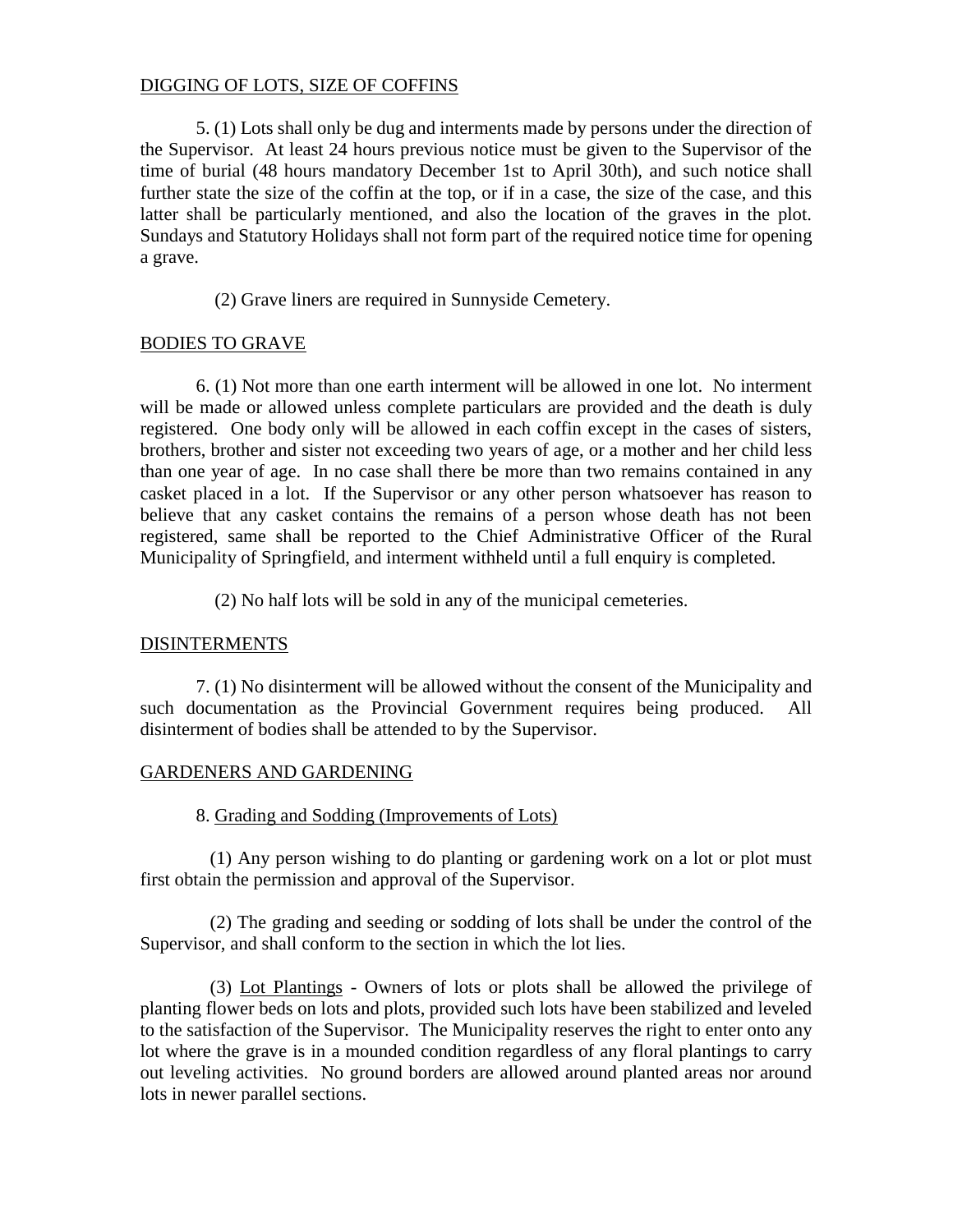(4) Gardening of any kind for reward or pecuniary consideration will not be permitted without a permit first being obtained from the Municipality and payment therefore of such fee.

 (5) No plant, flower, slip or cutting shall be removed anywhere in cemeteries without permission first being obtained from the Supervisor, except in the case of individual lot owners who shall be permitted to remove plants from their own plots or lots.

 (6) Removal of Rubbish - Gardeners or florists employed to maintain graves shall remove all rubbish to such places of deposit as are provided for the purpose and must carry on all work under the direction of the Supervisor.

 (7) Tree or Shrub Plantings - No tree or shrub may be planted inside or outside any burial lot without the express permission of the Supervisor in writing. The Municipality reserves the right to prune, or remove, any tree or shrub extending outside the boundaries of any lot or plot.

 (8) Ashes Sections - No trees or shrubs may be planted by the owner of a lot, or anyone else on behalf of the owner, in sections of the cemeteries reserved for the burial of ashes.

### FOUNDATIONS, MONUMENTS AND MARKERS

9. (1) All workmen employed installing monuments, tombstones, landmarks or any other work shall be subject to the control and direction of the Supervisor.

 (2) You must have Supervisor approval prior to any monument, tombstone or marker being installed, regardless of size.

 (3) Should any monument or tombstone become unsightly, dilapidated or dangerous, the Municipality may remove it and/or repair it provided it first makes all reasonable attempts to notify the owner of the need for repairs. Any costs incurred by the municipality in remedying an unsightly, dilapidated or dangerous monuments or tombstone may be recoverable from the owner.

 (4) No foundations for monuments and tombstones shall be installed except under the direct supervision of the Supervisor. All foundations shall be to such specifications needed to support the weight of the proposed monument or tombstone. All costs associated with the installation of foundations shall be borne by the owner of the lot or plot or the person responsible for ordering same. No foundation is required for monuments weighing less than one hundred pounds (100 lbs.) or for flat markers, regardless of weight or size.

 (5) All flat markers shall be installed under the supervision of the Supervisor. The cost of installing flat markers shall be paid by the owner of the lot or the persons ordering same.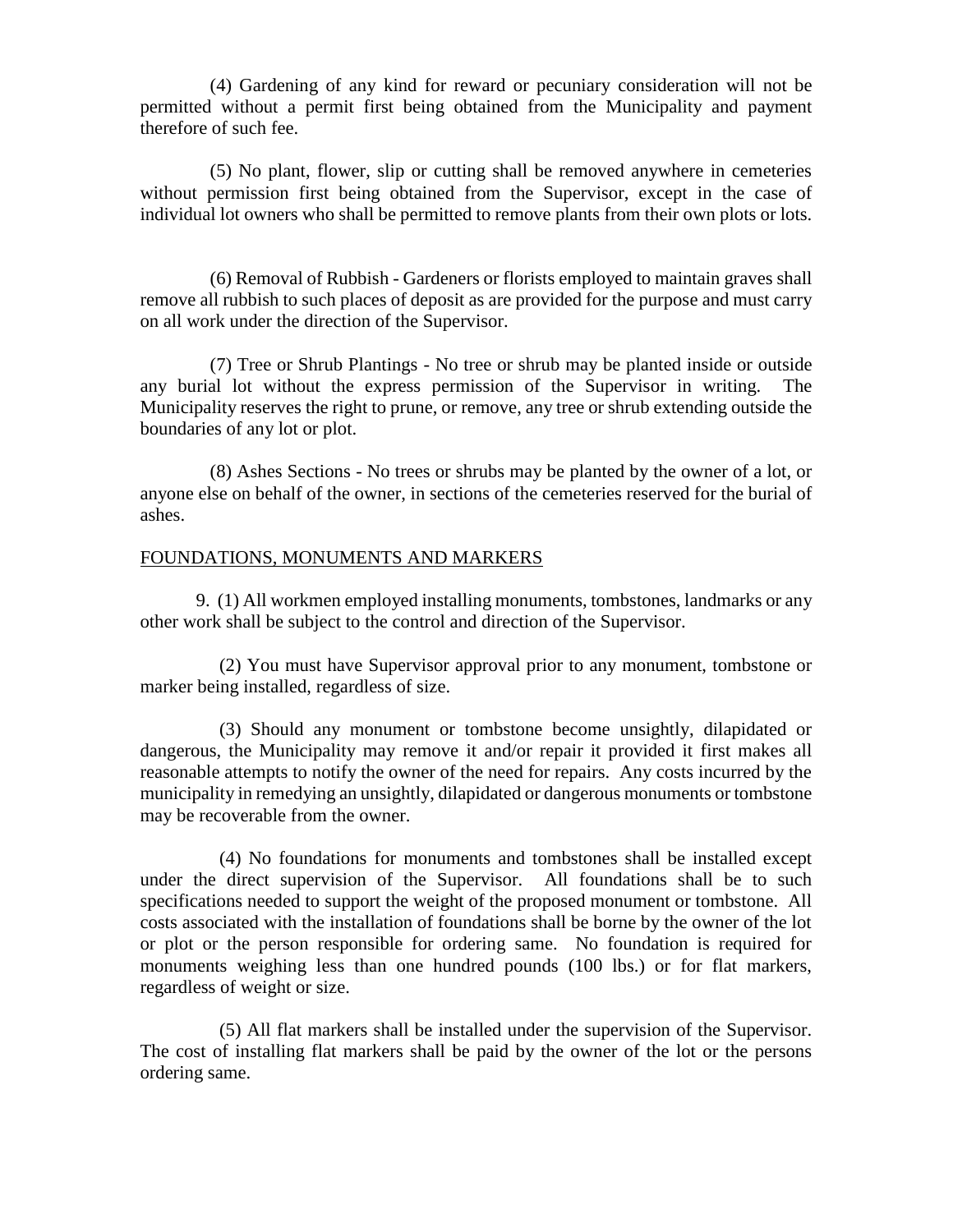- (6) (a) Not more than one upright monument shall be erected on any one lot.
	- (b) Every marker and monument requiring a foundation shall be placed in that part of the lot or plot designated therefore at the time the lot or plot was purchased.

(7) Regulation of Monuments on Standard Plots and Lots -

- (a) All monuments shall be installed in either a horizontal or vertical position and shall not exceed width of lot.
- (b) Flat markers will be permitted, provided they are of granite or bronze or other like metal, and provided also that said marker is installed at grade level.
- (c) Grave covers will not be allowed including crushed rock or granular material.
- (d) Book markers or markers of other design with irregular surface contours will not be permitted as foot markers but may be used on those sections where headstones are allowed, provided they are placed at the head of the lot.
- (e) Markers of bronze or like metal when used on ash plots or as additional markers for ashes in family plots, shall be securely mounted on a granite base at least 3 inches in thickness.
- (f) No monument, tombstone, headstone or marker shall be constructed of limestone, fieldstone or sandstone. Markers of cast construction or other fabrication shall only be permitted subject to satisfactory tests as may be required and approved by the Municipality. In addition to all other requirements of this by-law, the manufacturer or his agent may be required to provide a warranty guaranteeing the uniformity of the product and providing for the replacement of any such markers that may become defective through natural causes.

 (8) Contractors, masons, stonecutters and other workmen shall lay planks on the lots and paths over which heavy material is to be moved, in order to protect them from damages.

 (9) Workmen shall cease work in the vicinity of a funeral until the conclusion of the service. Workmen will not be allowed to work in the cemetery grounds on Sundays. Contractors shall be held liable for any damage to property while working in the cemeteries.

#### MATERIALS BROUGHT TO CEMETERY

 10. All material brought into the cemetery, to be used in improving lots, shall be transported and deposited in the cemetery in such a manner as the Supervisor shall direct, and all earth, stone and rubbish accumulated in improving any lot must be removed and deposited under the Supervisor's direction, by the lot owners, or persons responsible therefore.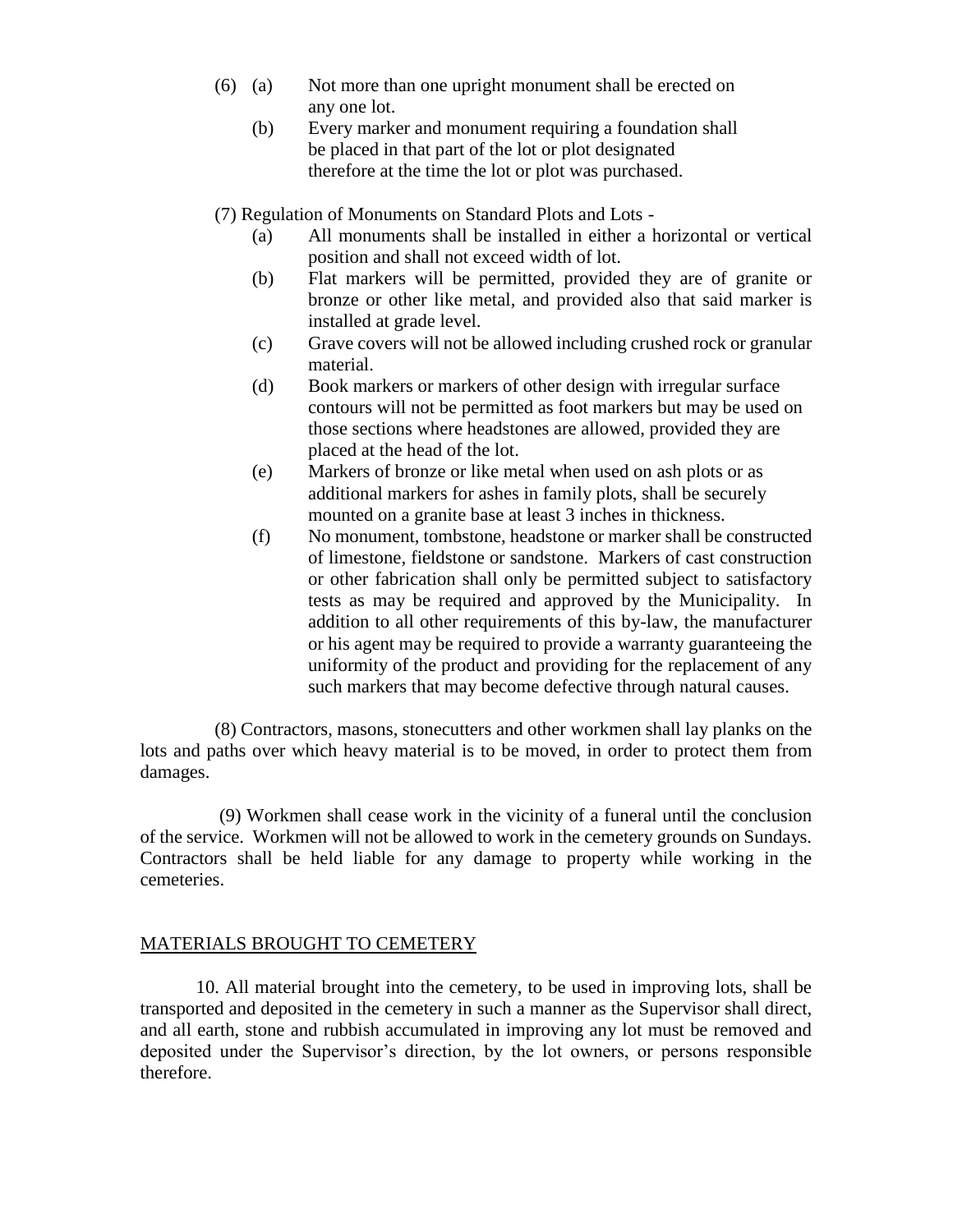#### REMOVAL OF TREES

 11. No tree growing within a lot or border or in, or on, the side of a road shall be removed except in the case of trees considered by the Municipality to be diseased or hazardous. Such diseased or hazardous trees shall only be removed under the direction of the Supervisor.

#### REMOVAL OF DESIGNS

 12. The Municipality may at any time cause any lot to be entered upon and cleaned of weeds and grasses and further cause to be removed from said lot any funeral design or floral piece which has wilted or faded, and any other article or thing which from its nature mars the beauty of the surrounding scenery or is unsightly.

## ARTIFICIAL FLOWERS AND DESIGNS

 13. (1) No artificial flowers of any kind will be permitted as permanent adornment on lots, except they be confined in a cut flower container, placed at the base of a marker.

 (2) The placement of artificial flowers into the turf of a lot or the continued use of artificial wreaths after the lot has been leveled and grassed over is not permitted.

#### **OFFENCES**

14. Any person who:

 (a) willfully destroys, mutilates, defaces, injures or removes any tomb, monument, gravestone or other structure placed in a cemetery, or any fence, railing or other work for protection or ornament of a cemetery, or of any tomb, monument, gravestone, or other structure aforesaid, or of any cemetery lot within a cemetery; or

 (b) willfully destroys, cuts, breaks or injures any tree, shrub or plant in a cemetery; or

(c) plays at any game or sport in a cemetery; or

(d) discharges fire arms (save at a military funeral) in a cemetery; or

 (e) willfully and unlawfully disturbs persons assembled for the purpose of burying a body therein; or

(f) commits a nuisance in a cemetery; or

 (g) drives a motor vehicle at a speed in excess of 20 km per hour on any road in the cemetery or on the grass, a lot or a plot therein or parks a vehicle in such a way or place that causes damage is guilty of an offence and subject to the penalties set out herein.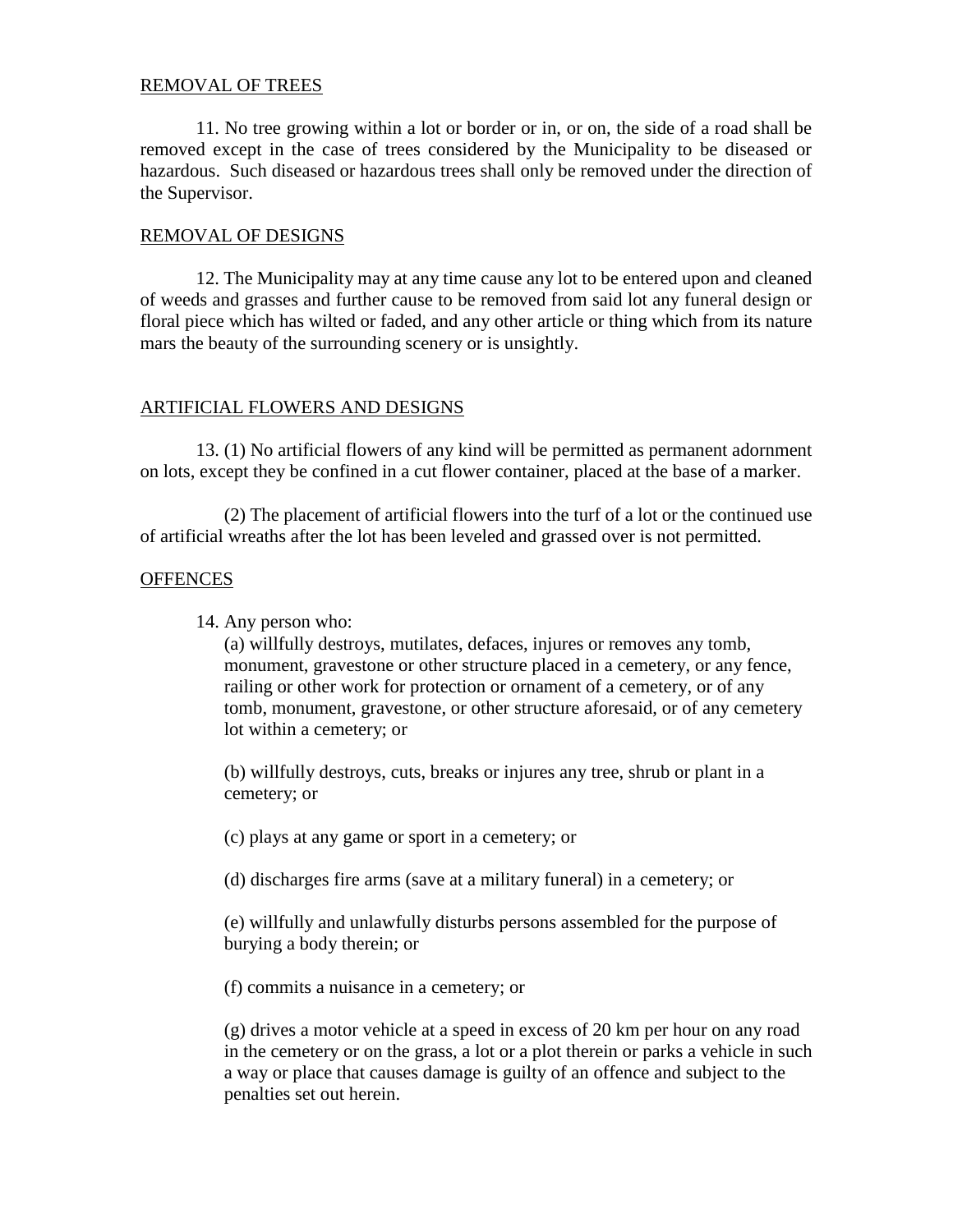## VEHICLES IN CEMETERY

 15. No vehicle of any kind shall be allowed in any part of the cemetery, except roadways, without special permission of the Supervisor. In no case will permission be given when injury to the cemetery may occur.

# ENTERING THE CEMETERY

 16. Any person found disturbing the quiet or serenity of a cemetery may be compelled to leave the grounds, and the Supervisor shall prohibit the entrance to and cause expulsion from the cemeteries of persons who conduct themselves in such improper manner.

# PRICE OF LOTS

 17. (1) The price of lots in cemeteries shall be fixed and determined from time to time by the Council, according to their location, as shown upon the plans of said cemeteries, and such prices, until further fixed, shall be those as set out in Schedule "A" or by reference in the Municipal Levies and Fees By-Law, and such charge, and any further charges shall include therein a sum to be set apart from the balance for the perpetual care of such lots, which perpetual care means the general care of such lots, as hereafter more specifically set forth in Section 21 hereof.

 (2) Charges for interment and disinterment shall be set out in by Resolution of Council or by reference in Schedule "A" or by reference in the Municipal Levies and Fees By-Law.

 18. (1) All sums of money derived in any manner whatsoever from cemeteries shall be paid into the Municipal Treasury and all deeds for lots therein shall be issued and duly executed by the proper officers of the Municipality and such deeds shall be in the form following, that is to say:

KNOW ALL MEN BY THESE PRESENTS, that the in consideration of Dollars paid to it by \_\_\_\_\_\_\_\_\_\_\_\_\_ of \_\_\_\_\_\_\_\_ the receipt of which is hereby acknowledged, doth grant unto the said  $\_\_\_\_\$ heirs and assigns a certain lot in the Cemetery of the said  $\_\_\_\_\_$  called  $\_\_\_\_\_$  (and situated in Section  $\_\_\_\_$ , Twp.  $\_\_\_\_\$  Range $\_\_\_\_\$ East, ( $\qquad \qquad \qquad \text{or} \qquad \qquad \qquad \qquad \text{and which lot is delineated and laid down on a map}$ of the said Cemetery, and is herein designated as and containing a measurement of superficial feet. TO HAVE AND TO HOLD the herein above named premises unto and to the use of the said heirs and assigns for ever, PROVIDED ALWAYS, that the same shall only be used as a place of sepulture; and that the same shall be used subject in all respects to the By-laws of \_\_\_\_\_\_\_\_\_ the said \_\_\_\_\_\_\_\_ now or hereinafter to be in force affecting the same.

WITNESS WHEREOF, the Chief Administrative Officer of the Municipality hath signed his name hereto, and hath fixed the Corporate Seal of the said \_\_\_\_\_\_\_ this \_\_\_\_ day of A.D. 20 .

Chief Administrative Officer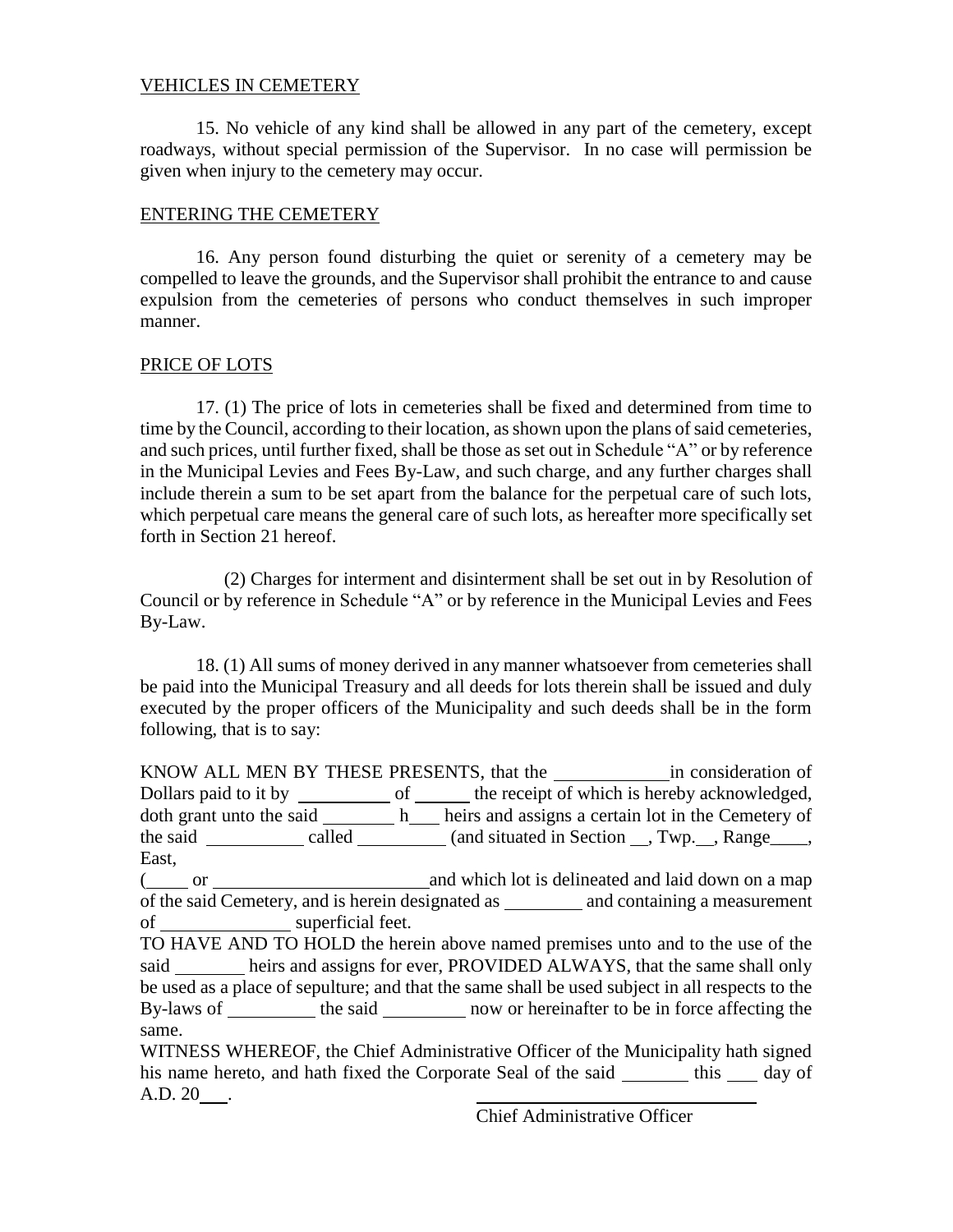(2) The Deed referred to in Subsection (1) hereof shall not be issued until the location of the lot selected, and the purchase money therefore, is deposited by the Supervisor with the Municipality.

#### CARE OF PLOTS, LOTS

 19. The charges made by the Municipality for the purchase of single lot, or for lots as hereinbefore set out, include a sum to be set aside, invested and applied to and for the perpetual care of such lot or plot purchased. Perpetual care means "general care," such as cutting down grass, removal of weeds, and the maintenance of cleanliness in and about each lot.

 20. (1) For the purpose of establishing and maintaining a perpetual maintenance fund for the care and maintenance of cemeteries in the Rural Municipality of Springfield there shall be collected a perpetual care fee for each lot or plot, as set out in a Resolution of Council or in Schedule "A".

(2) Perpetual care fees shall be collected in the following manner -

i) at the time of purchase of a lot or plot;

- ii) at the time of a transfer of ownership of a lot or plot;
- iii) at the time of grave opening for an earth or ash burial;
- iv) at any time a deed holder wishes, prior to any grave opening.

 21. (1) All lot sales and perpetual care fees collected shall be placed in the Public Cemeteries Trust Fund.

 (2) On the first day of January 1990 and each year thereafter, the annual interest earnings of the fund for the preceding year shall be paid to the Public Cemeteries Trust Fund, and shall be used at the discretion of the Cemetery Committee for the care and maintenance and capital improvements of cemeteries in the Rural Municipality of Springfield.

## BURIAL OF INDIGENT POOR

 22. Indigent poor shall be buried in such portions of cemeteries as may from time to time be designated by the Municipality.

 23. The Municipality shall take all reasonable precautions to protect the property of lot owners but assumes no liability or responsibility whatsoever for the loss of or damage to, any monument, marker, or part thereof or any article or thing that may be placed on any lot, nor for any plant, tree, or shrub planted upon any lot.

 24. That By-law 08-05 of the Rural Municipality of Springfield be and is hereby rescinded.

 25. This by-law shall come into force and effect from the date of final passage thereof.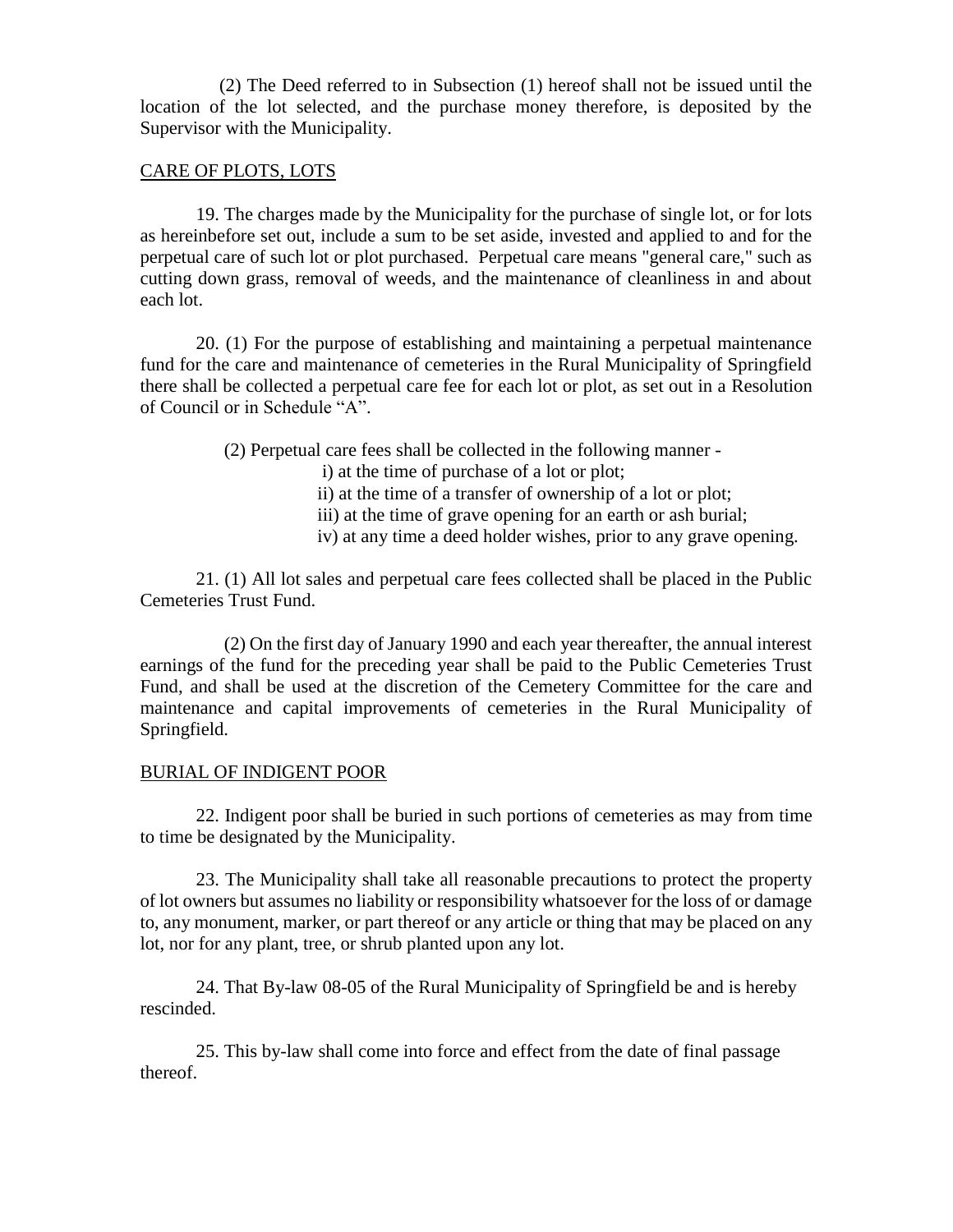DONE AND PASSED by the Council of the Rural Municipality of Springfield, in Council duly assembled at Oakbank, Manitoba, this 3<sup>rd</sup> day of May, A.D. 2016.

> Bob Bodnaruk Reeve

Colleen Draper Assistant Chief Administrative Officer

Read a Second time this Read a Third time this

Read a First time this  $19<sup>th</sup>$  day of April, A.D. 2016.  $<sup>rd</sup>$  day of May, A.D. 2016.</sup>  $<sup>rd</sup>$  day of May, A.D. 2016.</sup>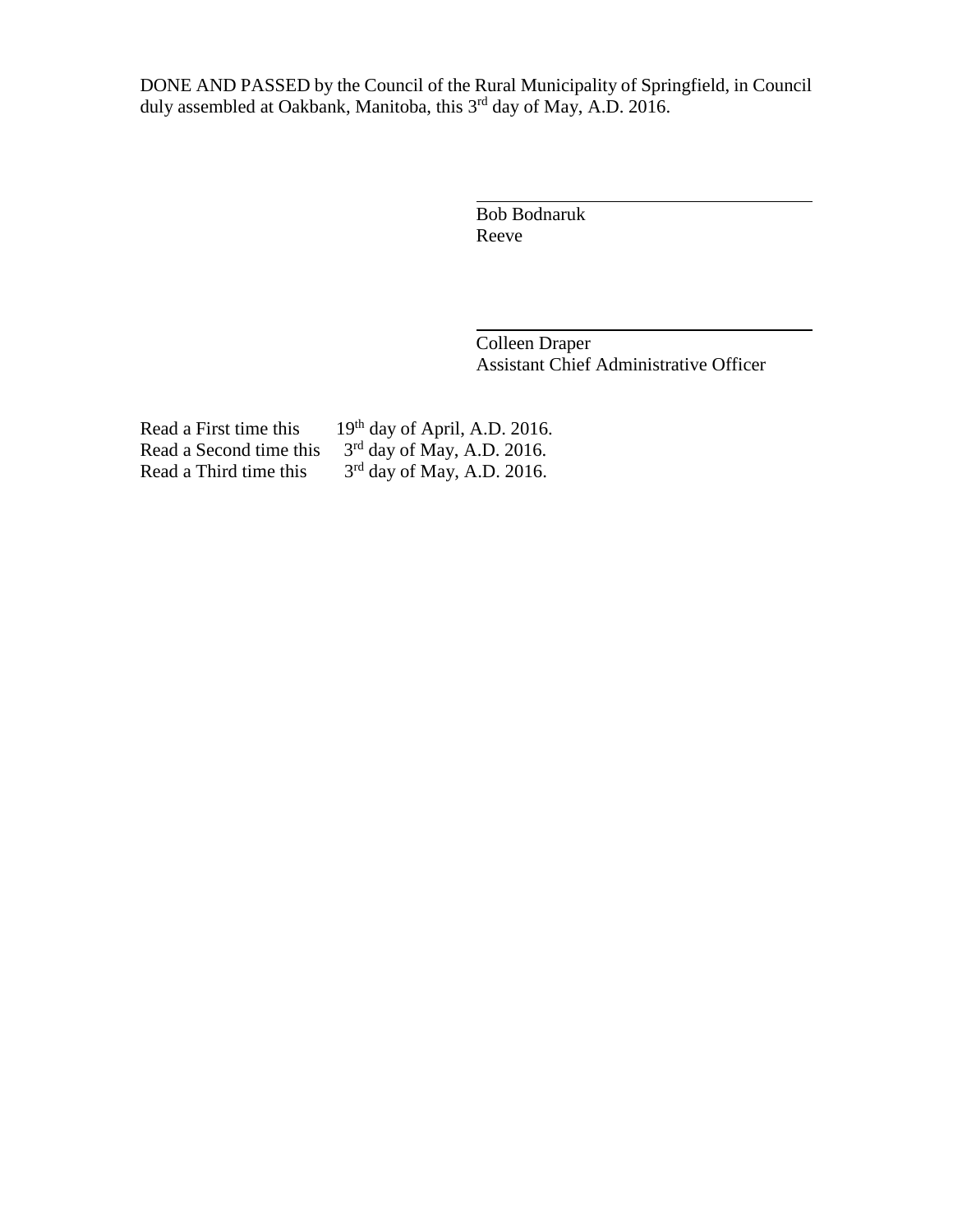# SCHEDULE "A" TO BY-LAW 16-12

# RESIDENTS / FORMER RESIDENTS

|                                                                         | LOT                                                                                                                                          | <b>CARE</b>                | G.S.T.                  | <b>TOTAL</b>                 |
|-------------------------------------------------------------------------|----------------------------------------------------------------------------------------------------------------------------------------------|----------------------------|-------------------------|------------------------------|
| <b>SINGLE</b>                                                           | 180.00                                                                                                                                       | 360.00                     | 27.00                   | 567.00                       |
| SINGLE (cement base)                                                    | 315.00                                                                                                                                       | 360.00                     | 33.75                   | 708.75                       |
| <b>ASH LOT</b><br>(Sunnyside only)                                      | 100.00                                                                                                                                       | 200.00                     | 15.00                   | 315.00                       |
| ASH LOT (cement base)<br>(Millbrook and Prairie Grove only)             | 90.00                                                                                                                                        | 180.00                     | 13.50                   | 283.50                       |
| <b>NON-RESIDENTS</b>                                                    |                                                                                                                                              |                            |                         |                              |
| <b>SUNNYSIDE</b>                                                        |                                                                                                                                              |                            |                         |                              |
| SINGLE (cement base)<br><b>ASH LOT</b>                                  | 710.00<br>200.00                                                                                                                             | 1410.00<br>400.00          | 106.00<br>30.00         | 2226.00<br>630.00            |
| <b>MILLBROOK</b>                                                        |                                                                                                                                              |                            |                         |                              |
| <b>SINGLE</b><br>SINGLE (cement base)<br>ASH LOT (cement base)          | 360.00<br>450.00<br>180.00                                                                                                                   | 720.00<br>900.00<br>360.00 | 54.00<br>67.50<br>27.00 | 1134.00<br>1417.50<br>567.00 |
| <b>QUEENSVALLEY</b>                                                     |                                                                                                                                              |                            |                         |                              |
| <b>SINGLE</b>                                                           | 360.00                                                                                                                                       | 720.00                     | 54.00                   | 1134.00                      |
| PRAIRIE GROVE                                                           |                                                                                                                                              |                            |                         |                              |
| <b>SINGLE</b><br>SINGLE (cement base)<br>ASH LOT (cement base)          | 360.00<br>450.00<br>180.00                                                                                                                   | 720.00<br>900.00<br>360.00 | 54.00<br>67.50<br>27.00 | 1134.00<br>1417.50<br>567.00 |
| <b>DEED TRANSFER</b><br><b>INTERMENT FEE</b><br><b>DISINTERMENT FEE</b> | \$50.00<br>DETERMINED BY THE FEE BEING CHARGED BY<br>THE PERSON OR PERSONS PERFORMING THE<br>SERVICES.<br>TWICE THE PREVAILING INTERMENT FEE |                            |                         |                              |
|                                                                         |                                                                                                                                              |                            |                         |                              |